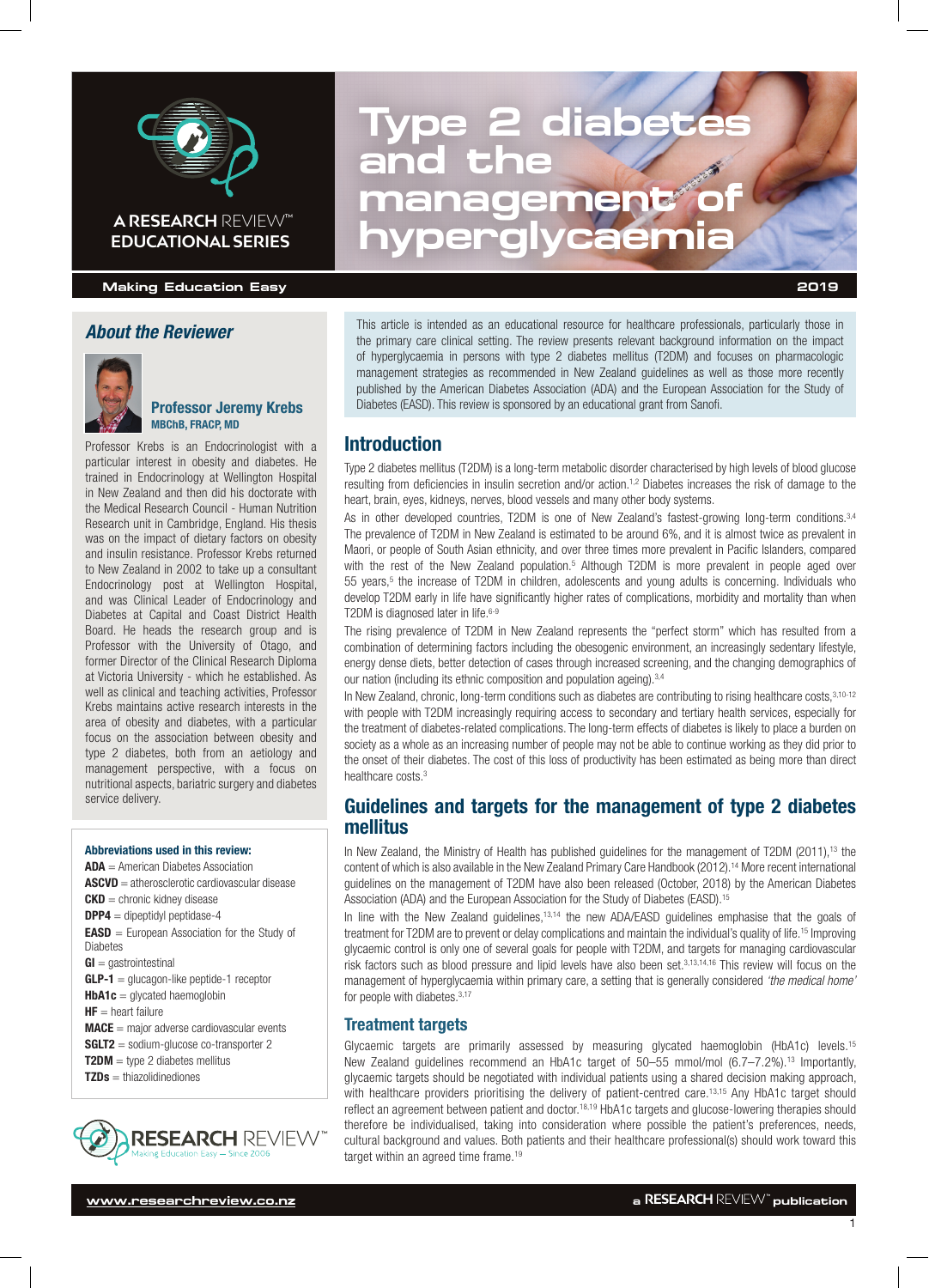

**Type 2 diabetes and the management of hyperglycaemia**

When good glycaemic control is achieved, there are substantial and enduring reductions in the onset and progression of microvascular complications.15 The impact of glycaemic control on macrovascular complications is complex and less clear.15 This is largely because the benefits of intensive glucose control emerge slowly. In addition, many confounding variables may be involved in preventing macrovascular complications.15,20,21 Nevertheless, it is clear that T2DM confers a substantial independent risk of the individual having atherosclerotic cardiovascular disease (ASCVD).15 HbA1c levels outside targets have been shown to be predictors of acute myocardial infarction and stroke.<sup>22</sup> Outcomes from highly controlled studies like the UKPDS and Steno 2 indicate that targeting cardiovascular risk factors including glucose, lipids and HbA1c improves cardiovascular outcomes.<sup>20,</sup> <sup>21</sup> However, the benefits of achieving HbA1c targets need to be balanced against the potential harms, such as increased weight gain or hypoglycaemia.13 Studies have indicated that there is an increased risk of cardiovascular mortality with intensive glycaemic control in people with T2DM;<sup>23,24</sup> this outcome has largely been linked to the increase in hypoglycaemia.<sup>25</sup>

#### Clinical inertia

The failure to initiate or intensify therapy when indicated or a failure to act despite recognition of the problem has become known as 'clinical inertia'.<sup>26-28</sup> Resistance to initiating or intensification of therapy can exist when adding or intensifying oral anti-hyperglycaemic agents,<sup>29</sup> or when initiating or intensifying insulin therapy.30,31 Clinical inertia appears to be particularly problematic when insulin initiation is being considered.32,33 Since the reasons for clinical inertia are multifactorial, with physician-, patient- and healthcare system-related factors all contributing,14,30,31,34,35 a multifaceted approach to overcoming it is needed.36 Importantly, any attempt to overcome clinical inertia must be tailored to the individual, and be mindful of their diabetes duration, the presence of co-morbidities, life expectancy, social circumstances and their personal beliefs and priorities.

#### Self-management education and support

In order to achieve HbA1c targets, people with diabetes should receive highquality structured self-management education that is tailored to their individual and cultural needs.13,15,16 Individuals with T2DM and their families/whanau should be informed of, and provided with, support services and resources that are appropriate and locally available.3,16,37,38 Individuals with T2DM can be directed to further self-help, evidence-based websites such as the Diabetes New Zealand website: www.diabetes.org.nz.

Important topics for patient education include the side effects of intensive therapy (e.g. weight gain, hypoglycaemia), managing injections and insulin dose adjustments.31 In particular, it is important that patients are helped to understand their insulin regimen and are encouraged to take an active role during the initiation of insulin.13,16

## EXPERT COMMENT

The rates of T2DM are alarming in NZ, particularly for Pacific, Indian and Maori, who have significantly greater prevalence, younger ages of onset and greater risk of micro- and macrovascular complications than European New Zealanders. Interventions at a personal and public health level to target those with pre-diabetes must be a priority for the NZ health-system. Recent evidence shows that in those with early T2DM, intensive lifestyle intervention which results in significant weight loss, can reverse the metabolic consequences of obesity. Efforts to integrate this into routine primary care practice are needed. However, that is not the focus of this article. Here is a contemporary commentary and guideline to the medications used for glucose management of those with T2DM. Important aspects of this are the need to avoid clinical inertia, for which we are all guilty, and also to recognise the need for quality structured and ongoing programmes to assist people with diabetes to self-manage. Both are vitally important to the effectiveness of any plan to manage hyperglycaemia.

## Glucose-lowering treatments Lifestyle interventions

Lifestyle interventions (e.g. exercise, dietary changes) should be part of the initial therapy from the time of diagnosis of T2DM and should be co-therapy for individuals who also require glucose-lowering medications (Figure 1).<sup>13,15,16,39</sup> The recently published DIRECT trial illustrated that a professionally supported intensive weight management programme, conducted within the primary healthcare setting, enabled almost half of the participants to achieve remission to a non-diabetic state and came off antidiabetic drugs.39 International guidelines advise that lifestyle management should be part of the ongoing discussion with people with T2DM at each visit.<sup>15</sup>



Figure 1. Lifestyle management in individuals with T2DM<sup>15</sup>

#### Glucose-lowering medications

Glucose-lowering medications registered and funded in New Zealand are presented in Table  $1^{13}$  and include metformin, sodium-glucose co-transporter 2 (SGLT2) inhibitors, glucagon-like peptide-1 receptor (GLP-1) agonists, dipeptidyl peptidase-4 (DPP4) inhibitors, sulphonylureas, thiazolidinediones (TZDs), α-glucosidase inhibitors and insulin. Currently, two classes of drugs which are mentioned in the recommendations in the recent ADA/EASD guidelines, namely SGLT2 inhibitors, and GLP1 agonists, are not funded by PHARMAC (Table 1). Of the basal insulins, only the long-acting insulin analogue insulin glargine and the intermediate-acting human isophane insulin are currently funded by PHARMAC (Table 1).

This section reviews these medications, focusing on their glucose lowering efficacy and tolerability profile. The various glucose-lowering agents are associated with different advantages and disadvantages (Tables 2 and 3). Of note, the insulins if given in adequate doses have the most potential to lower HbA1c (by approximately 22 mmol/mol; 2% or more if the starting HbA1c is very high).15 With regard to the impact on weight, the acarbose and DPP4 inhibitors are weight neutral, the GLP-1 agonists encourage progressive weight loss sustained over many years of use, while metformin and SGLT-2 inhibitors are also associated with modest weight loss. Sulphonylureas and insulin are associated with weight gain. While insulin and sulphonylureas can increase the risk of hypoglycaemia, there is a lower risk of hypoglycaemia with SGLT2 inhibitors, GLP-1 agonists, DPP4 inhibitors, acarbose or thiazolidinediones.15

#### ABOUT RESEARCH REVIEW

Research Review is an independent medical publishing organisation producing electronic publications in a wide variety of specialist areas. Research Review publications are intended for New Zealand medical professionals.

Educational Series are a summary of the most important international and local literature which impacts on treatment of a specific medical condition. These Reviews provide information on a disease, current treatment and local /international guidelines. They are intended as an educational tool.

Publications are free to receive for health care professionals, keeping them up to date with their chosen clinical area.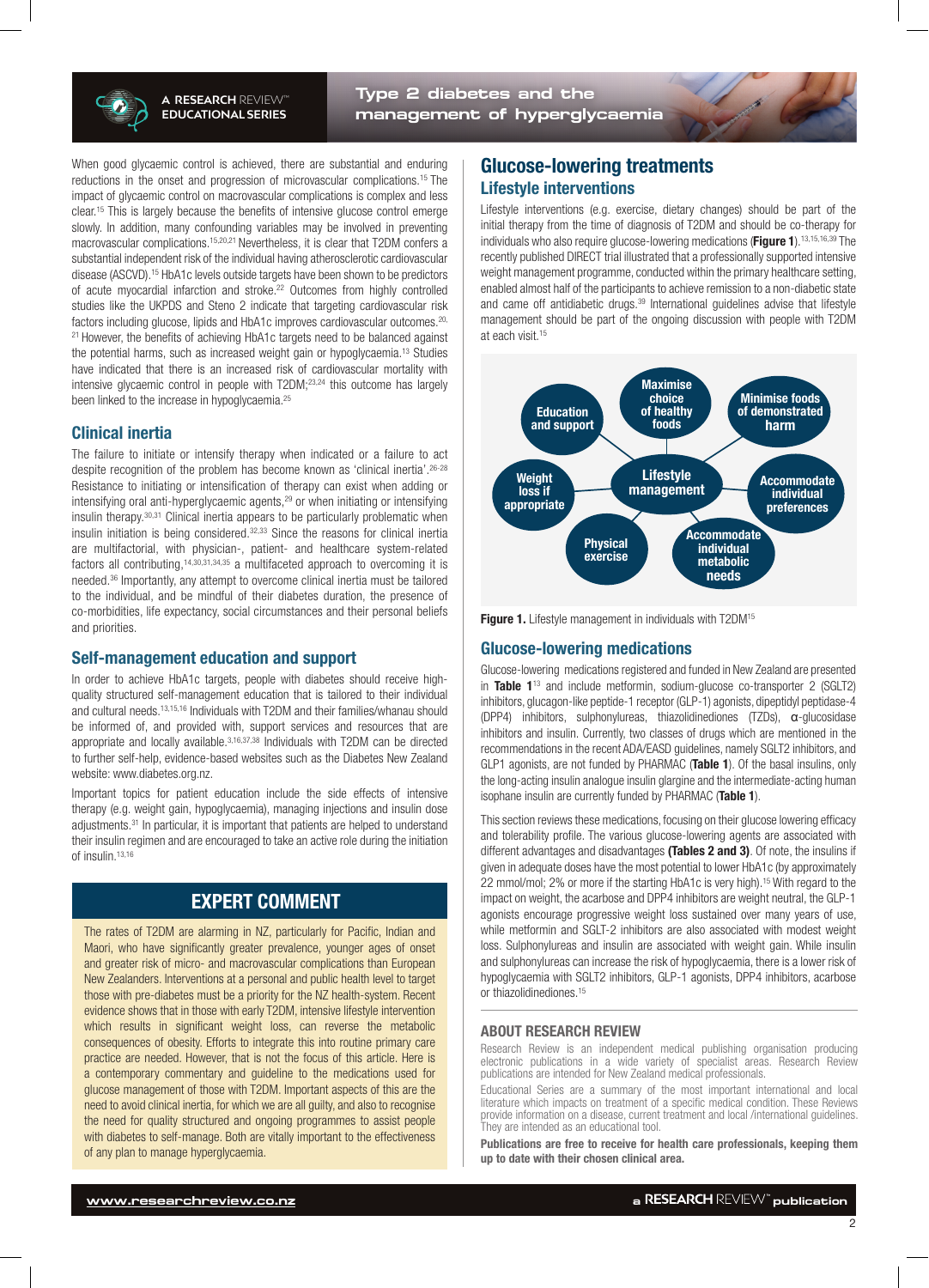

## **Type 2 diabetes and the management of hyperglycaemia**

#### Table 1. Registered and funded antidiabetic medication (November 2018)

| <b>Registered with Medsafe</b>                                                                                                                                                                                                                                           | <b>Funded by PHARMAC</b>                                                                                                                                                                                        |
|--------------------------------------------------------------------------------------------------------------------------------------------------------------------------------------------------------------------------------------------------------------------------|-----------------------------------------------------------------------------------------------------------------------------------------------------------------------------------------------------------------|
| • Metformin                                                                                                                                                                                                                                                              | <b>Metformin</b>                                                                                                                                                                                                |
| Sulphonylureas<br>Gliclazide<br>ц,<br>- Glipizide<br>Glibenclamide<br>Thiazolidinediones<br>$\bullet$<br>Pioglitazone<br>$\blacksquare$<br>$\alpha$ -Glucosidase inhibitor<br>$\bullet$<br>Acarbose<br>$\overline{a}$<br><b>DPP4</b> inhibitors<br>Sitagliptin<br>$\sim$ | <b>Sulphonylureas</b><br>- Gliclazide<br>- Glipizide<br>Glibenclamide<br><b>Thiazolidinediones</b><br>- Pioglitazone<br>$\alpha$ -Glucosidase inhibitor<br>Acarbose<br><b>DPP4</b> inhibitors<br>- Vildagliptin |
| - Saxagliptin<br>- Vildagliptin                                                                                                                                                                                                                                          |                                                                                                                                                                                                                 |
| <b>SGLT2</b> inhibitors<br>- Dapagliflozin<br>- Canagliflozin<br>- Empagliflozin<br>GLP1 analogues/agonists<br>- Exenatide (immediate release<br>and modified release)                                                                                                   |                                                                                                                                                                                                                 |
| - Lixisenatide                                                                                                                                                                                                                                                           |                                                                                                                                                                                                                 |
| <b>Insulins</b><br>Rapid-acting<br>- Insulin aspart<br>- Insulin glulisine<br>- Insulin lispro<br>Human neutral insulin                                                                                                                                                  | <b>Insulins</b><br>$\bullet$<br>Rapid-acting<br>- Insulin aspart<br>- Insulin glulisine<br>- Insulin lispro<br>- Human neutral insulin                                                                          |
| Intermediate-acting<br>Insulin isophane<br>Long-acting<br>- Insulin detemir<br>- Insulin glargine 100 IU/mL<br>Insulin glargine 300 IU/mL                                                                                                                                | Intermediate-acting<br>Insulin isophane<br>÷.<br>Long acting<br>- Insulin glargine (100 IU/mL)                                                                                                                  |
| Premixed insulins<br>Insulin aspart with insulin<br>aspart protamine<br>Insulin neutral with insulin<br>isophane<br>Insulin lispro with insulin lispro                                                                                                                   | Premixed insulins<br>- Insulin aspart with insulin<br>aspart protamine<br>- Insulin neutral with insulin<br>isophane<br>- Insulin lispro with insulin lispro                                                    |

DPP4 = dipeptidyl peptidase-4; GLP1 = glucagon-like peptide-1; SGLT2 = sodium-glucose cotransporter 2.

protamine

#### *Biguanides*

protamine

Metformin (Table 2) is an effective oral medication that is associated with a very minimal risk of hypoglycaemia when used as monotherapy, and the potential for some weight loss.<sup>13,15</sup> Rare instances of lactic acidosis have occurred, usually in people with severe illness or acute kidney injury. Consequently, it is recommended that metformin is temporarily discontinued if the person is severely ill, vomiting, or dehydrated. Metformin can lower serum vitamin  $B_{12}$ levels,40 and so periodic monitoring and supplementation is generally advised if levels are deficient or in those with anaemia or neuropathy.15 Because metformin is renally cleared, special caution should be exercised in situations where renal function may become impaired, with doses being reduced as renal

function declines.41,42 Metformin is contraindicated in individuals with renal failure (creatinine clearance  $<$  15 mL/min).<sup>41</sup> Given the favourable efficacy and tolerability profile of metformin, clinical trial evidence of reduced micro- and macrovascular complications, metformin's long history of safety, metformin's probable favourable effects on risk of various cancers, along with its low cost, guidelines recommend metformin as a first-line glucose-lowering agent for most people with T2DM.13,15

#### *Sodium-glucose co-transporter 2 (SGLT2) inhibitors*

These oral agents reduce plasma glucose levels by enhancing the urinary excretion of glucose (Table 2).<sup>15,43,44</sup> In people with normal renal function, these agents effectively lower blood glucose levels.45 SGLT2 inhibitors are associated with a reduction in weight and blood pressure and they do not increase the risk of hypoglycaemia when used alone or with metformin.45 Importantly, dapaglifozin, empagliflozin and canagliflozin have cardiac and renal benefits in people with established or at high risk of ASCVD.<sup>15,46-49</sup> In the large EMPA-REG OUTCOME trial in 7,020 patients with T2DM and CVD, the absolute risk reduction for the primary composite end point of nonfatal MI, nonfatal stroke, and cardiovascular (CV) death was 1.6% in favour of empagliflozin versus placebo.46 In the DECLARE–TIMI 58 trial in 17,160 patients with T2DM who had or were at risk for ASCVD, dapagliflozin versus placebo lowered the rate of CV death or hospitalisation for heart failure (4.9% vs 5.8%; hazard ratio 0.83; 95% CI 0.73, 0.95; p=0.005).<sup>49</sup> The recent guidelines now recommend that, in people with T2DM who have established ASCVD, SGLT2 inhibitors with proven cardiovascular benefit should be part of the glycaemic management.15

Generally, SGLT2 inhibitors are well tolerated, with the most common adverse events being genital mycotic infections and increased urination.<sup>50</sup> Rare cases of diabetic ketoacidosis have been reported when people with T2DM were treated with SGLT2 inhibitors;<sup>51</sup> recent international guidelines recommend that these agents be used with caution and appropriate patient education.15 These agents have also been associated with an increased risk of acute kidney injury, dehydration, and orthostatic hypotension; and so caution is also advised when SGLT2 inhibitors are used in combination with diuretics and/or angiotensinconverting enzyme (ACE) inhibitors and angiotensin receptor blockers.15

#### *Glucagon-like peptide-1 receptor (GLP-1) agonists*

GLP-1 is a hormone released from the lower small bowel in response to food, and it stimulates insulin release, suppresses raised glucagon, slows gastric emptying and induces satiety.<sup>15</sup> GLP-1 agonists (Table 2) stimulate the GLP-1 receptor thus increasing insulin secretion and reducing glucagon secretion.15 In addition they also have an effect on other organs including the brain and gastrointestinal system resulting in reduced appetite and decreased gastric emptying, and thus these agents encourage weight loss.52 Importantly, the stimulation of insulin release is glucose dependent and switches off as glucose concentrations fall53 and so GLP-1 agonist monotherapy is not associated with an increased risk of hypoglycaemia. Liraglutide has been associated with improved cardiovascular outcomes in people with T2DM.<sup>54</sup>

Nausea, vomiting, and diarrhoea are the most commonly reported adverse events associated with GLP-1 receptor agonists, although these events tend to diminish over time.15 Despite early concerns, GLP-1 receptor agonists do not seem to be associated with an increased risk of pancreatitis, pancreatic cancer, or bone disease.<sup>15,55,56</sup>

#### *Dipeptidyl peptidase-4 (DPP4) inhibitors*

These oral agents (Table 2) reduce the activity of the enzyme which inactivates GLP-1, increasing endogenous levels of GLP-1 and allowing improved and more prolonged GLP-1 action.<sup>15</sup> Consequently, insulin secretion is increased and glucagon secretion is decreased.15 DPP4 inhibitors effectively lower blood glucose levels,57 and are generally well tolerated, with a neutral effect on weight and a minimal risk of hypoglycaemia when used as monotherapy.<sup>58</sup> There is a 50% increased risk of hypoglycaemia if a DPP4 inhibitor is added to sulfonylurea therapy.<sup>59</sup>

A rare, but increased risk of pancreatitis and musculoskeletal side effects have been reported with DPP4 use.<sup>60, 61</sup>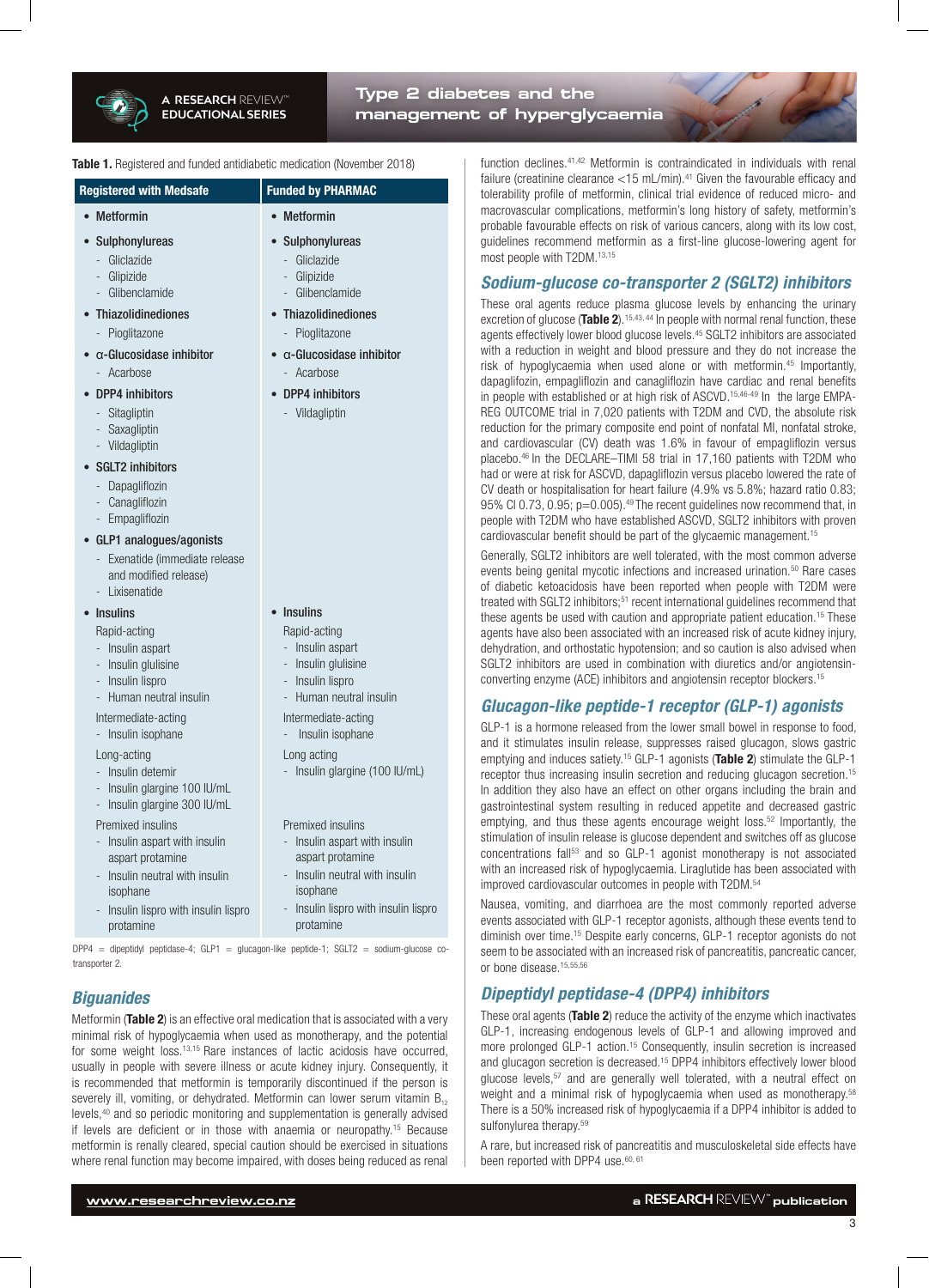

### **Type 2 diabetes and the management of hyperglycaemia**

#### Table 2: Summary of main characteristics of glucose-lowering agents (other than insulin)<sup>13,15,41,47-71</sup>

| <b>Drug class</b>                   | <b>Example</b><br>available<br>in NZ            | Route<br>of<br>administration | <b>Main</b><br>mechanism of<br>action                                                                                                                                             | <b>Advantages</b>                                                                                                                                                                                                                                 | <b>Disadvantages</b>                                                                                                                                                                                               | HbA1c<br>lowering<br>efficacy                                   |
|-------------------------------------|-------------------------------------------------|-------------------------------|-----------------------------------------------------------------------------------------------------------------------------------------------------------------------------------|---------------------------------------------------------------------------------------------------------------------------------------------------------------------------------------------------------------------------------------------------|--------------------------------------------------------------------------------------------------------------------------------------------------------------------------------------------------------------------|-----------------------------------------------------------------|
| <b>Biguanide</b>                    | Metformin                                       | Oral                          | J Hepatic glucose<br>production                                                                                                                                                   | No hypoglycaemia<br>GI symptoms<br>Vitamin B12 deficiency<br>Low cost<br>Extensive history of use<br>Use with caution or dose adjustment<br>for patients with CKD<br>PHARMAC funded<br>Rare lactic acidosis<br>Contraindicated with renal failure |                                                                                                                                                                                                                    | High                                                            |
| <b>SGLT2</b><br><b>inhibitors</b>   | Dapagliflozin<br>Canagliflozin<br>Empagliflozin | Oral                          | J Glucose<br>reabsorption<br>by the kidney,<br>increasing glycosuria                                                                                                              | No hypoglycaemia<br>↓ Weight<br>↓ Blood pressure<br>J MACE, HF, CKD with some<br>agents                                                                                                                                                           | <b>Genital infections</b><br>Urinary tract infections<br>Polyuria<br>Volume depletion/hypotension<br><b>Dizziness</b><br>Dose adjustment/avoidance for renal<br>disease<br>Rare ketoacidosis<br>Not PHARMAC funded | High to<br>intermediate<br>[depending<br>on kidney<br>function] |
| GLP-1<br>agonists                   | Exenatide<br>Lixisenatide                       | By injection                  | Stimulate GLP-1<br>receptor<br>↑ Insulin secretion<br>J Glucagon<br>secretion<br>↑ Satiety                                                                                        | Glucose-dependent<br>No hypoglycaemia<br>J Postprandial glucose<br>excursions<br>Improves cardiovascular risk<br>factors including reducing weight<br>↓ Albuminuria with some agents<br><b>L</b> MACE with some agents                            | GI side effects<br>↑ Heart rate<br>Training requirements<br>Clinical inertia<br>Dose adjustment/avoidance in renal<br>disease<br>Not PHARMAC funded                                                                | High                                                            |
| DPP4<br><b>inhibitors</b>           | Sitagliptin<br>Saxagliptin<br>Vildagliptin      | Oral                          | Glucose-dependent<br>↑ Insulin secretion<br>effects<br>No hypoglycaemia<br>L Glucagon<br>secretion<br>Weight neutral<br>disease depending on agent<br>↑ Satiety<br>Well tolerated |                                                                                                                                                                                                                                                   | Rare $\uparrow$ risk of musculoskeletal side<br>Dose adjustment/avoidance for renal<br>Only vildagliptin is PHARMAC funded                                                                                         | Intermediate                                                    |
| <b>TZDs</b>                         | Pioglitazone                                    | Oral                          | ↑ Insulin sensitivity<br>by activating<br>the peroxisome<br>proliferator-activated<br>receptor $y$                                                                                | Low risk of hypoglycaemia<br>Durability<br>↑ HDL-C<br>↓ Triacylglycerols<br>PHARMAC funded                                                                                                                                                        | ↑ Weight<br>Oedema/heart failure<br>Bone loss<br>↑ Bone fractures<br>↑?Bladder cancer                                                                                                                              | High                                                            |
| Sulphonyl-<br>ureas                 | Gliclazide<br>Glipizide<br>Gliben-<br>clamide   | Oral                          | ↑ Insulin secretion                                                                                                                                                               | Extensive experience<br>J Microvascular risk<br>PHARMAC funded                                                                                                                                                                                    | Hypoglycaemia<br>↑ Weight<br>Uncertain cardiovascular safety<br>Dose adjustment/avoidance for renal<br>disease<br>High rate of secondary failure                                                                   | High                                                            |
| $\alpha$ -Glucosidase<br>inhibitors | Acarbose                                        | Oral                          | Slows carbohydrate<br>digestion/absorption                                                                                                                                        | Low risk for hypoglycaemia<br>↓ Postprandial glucose<br>excursions<br>Non-systemic mechanism of<br>action<br>PHARMAC funded                                                                                                                       | GI adverse events<br>Frequent dosing schedule<br>Dose adjustment/avoidance for renal<br>disease                                                                                                                    | Intermediate<br>to<br>low                                       |

Glucose-lowering efficacy of drugs assessed by change in HbA1c;

high = 11–22 mmol/mol (1–2%); intermediate = 6–11 mmol/mol (0.5–1.5%); low = 6 mmol/mol (0.5%).

Privacy Policy: Research Review will record your email details on a secure database and will not release them to anyone without your prior approval. Research Review and you have the right to inspect, update or delete your details at any time.

New Zealand Research Review subscribers can claim CPD/CME points for time spent reading our reviews from a wide range of local medical and nursing colleges. Find out more on our **CPD page.**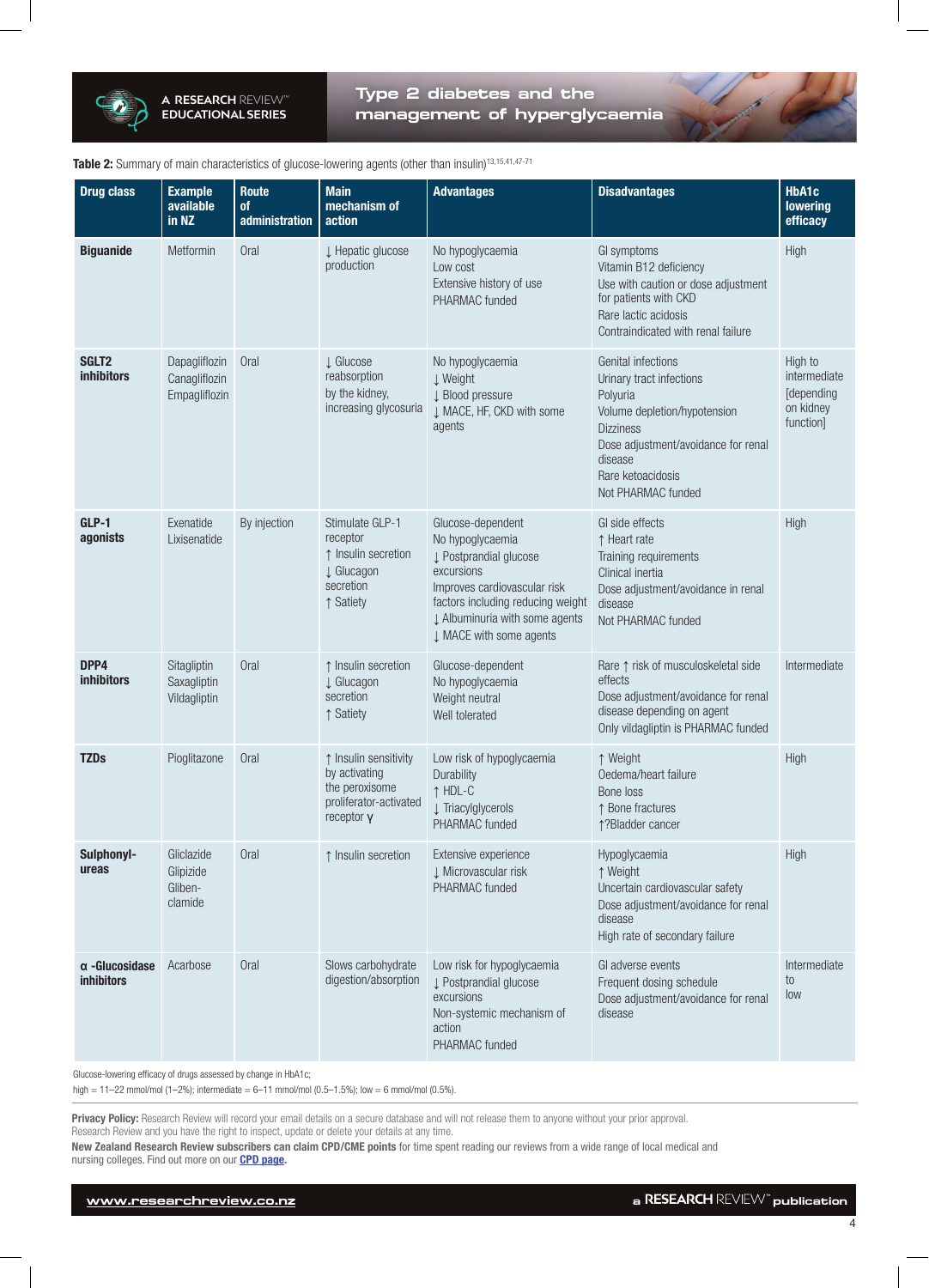

**Type 2 diabetes and the management of hyperglycaemia**

#### *Thiazolidinediones (TZDs)*

These oral agents increase insulin sensitivity and have an established efficacy in lowering blood glucose levels in persons with T2DM (Table 2).<sup>15,62</sup> Safety concerns have been associated with this class of agent, including fluid retention and congestive heart failure, 63,64 increased weight, 65 bone loss and fracture, 66 and possibly bladder cancer.<sup>67</sup> Lower-dose TZDs mitigate weight gain and fluid retention, but the broader benefits and harms of low-dose TZD therapy have not been evaluated.15

#### *Sulfonylureas*

These oral medications (Table 2) lower blood glucose by stimulating insulin secretion from pancreatic β-cells.15,68 They are inexpensive and effective in people with T2DM, but their use has been associated with risks of hypoglycaemia and weight gain.68 However, the weight gain associated with sulfonylureas is relatively low in large cohort studies and the incidence of severe hypoglycaemia is lower than with insulin.<sup>69</sup> Large, multicentre, randomised controlled trials have demonstrated the microvascular benefits of sulphonylureas, a reduction in the incidence or worsening of nephropathy and retinopathy, and no increase in all-cause mortality. Whether these benefits are directly the result of sulphonylurea therapy and not an overall glucose-lowering effect is unclear.69 The safety profile of the individual sulphonylureas appears to differ. Glibenclamide is associated with a higher risk of hypoglycaemia than other sulphonylureas including glipizide or gliclazide.<sup>69</sup> Caution is advised for people at high risk of hypoglycaemia, such as older individuals and those with chronic kidney disease (CKD).15

#### *α-Glucosidase inhibitors*

Acarbose (Table 2) slows carbohydrate digestion and absorption, and effectively lowers post-prandial glucose excursions.<sup>70</sup>  $\alpha$ -Glucosidase inhibitors are associated with a low risk of hypoglycaemia, but gastrointestinal side effects are very common with these agents and limit their acceptability and therefore use.15,71

#### *Insulin*

Various formulations of insulin are available with differing durations of action (Table 3). Insulin has the advantage over other glucose-lowering medications in that it can lower blood glucose levels and HbA1c in a dose-dependent manner to almost any glycaemic target which is higher than that reported with other agents (Table 2).<sup>15</sup> The main limitation in the HbA1c reducing capacity of insulin is the increasing frequency of hypoglycaemia. Older formulations of insulin have been associated with a reduction in microvascular complications and with all-cause mortality and diabetes-related death when used over the longer term.20 Aside from the risk of hypoglycaemia, insulin use is also associated with weight gain, the need for insulin to be injected, the need to titrate the dosage to ensure optimal efficacy, and the need for glucose monitoring.<sup>72</sup>

#### *Basal insulin*

These insulins are intended to cover the basal metabolic insulin requirements.15 The different intermediate- and long-acting basal insulins have different timings of onset, durations of action, and risks of hypoglycaemia (Table 3).<sup>15,73</sup> Insulin isophane (also called neutral protamine Hagedorn insulin [NPH]) is an intermediate-acting insulin that can be injected once or twice daily, with a maximal effect at 4 to 6 hours. Long-acting insulin analogues include insulin degludec, insulin glargine and insulin detemir.<sup>73</sup> Insulin glargine 100 IU/mL and insulin detemir have a longer duration of action, a more consistent glucose-lowering effect and less prominent concentration peaks than insulin isophane.<sup>15,73</sup> Insulin glargine 100 IU/mL and insulin degludec have physiological profiles that more closely resemble endogenous basal insulin, with a more evenly distributed, predictable and prolonged timeaction profile and improved within-patient variability in their glucoselowering effect.73 A new long-acting formulation of insulin glargine containing 300 IU/mL is available that has more stable and smoother-pharmacokinetic and pharmacodynamic profiles than the older formulation of insulin glargine 100 IU/mL.74,75 In real-world studies, a change to insulin glargine 300 IU/mL was associated with an improvement in glycaemic control, and no weight gain in patients switched from other basal insulins,<sup>76</sup> and an incidence of hypoglycaemia that was lower than that with other basal insulins.<sup>77</sup> The longacting insulin analogues are associated with a modestly lower absolute risk of hypoglycaemia than the intermediate-acting human isophane insulin.<sup>73,78-81</sup>

#### *Other insulins*

Short- and rapid-acting insulin formulations which are administered at mealtime are commonly used in addition to basal insulin therapy in people with T2DM who are not meeting glycaemic targets (Table 3).<sup>15</sup> The rapid-acting insulin analogues are generally associated with a lower risk of hypoglycaemia than human neutral insulin.15 Premixed formulations of human and analogue insulins are available (Table 3), but they tend to be associated with an increased risk of hypoglycaemia compared with basal insulin alone.15 Pre-mixed formulations combine insulins with different onset and duration of action, usually a fixed ratio of short-acting and intermediate-acting forms of insulin, designed to be given either once or twice a day. Premixed insulin can be considered where a person already taking insulin has consistently high blood glucose levels following meals, and where HbA1c targets are not being met.13 Some people may prefer pre-mixed insulins as they help reduce the number of daily injections.

## EXPERT COMMENT

It used to be relatively simple to know what to do for people with T2DM. Lifestyle advice, metformin, then sulphonylureas, then insulin. However, the management of hyperglycaemia in 2019 is now much more complex. We now have multiple agents available with different mechanisms of action, targeting different defects in metabolism or novel strategies to reduce glucose. Each has their strengths and weaknesses, different side effects and very relevant in NZ, different funding. It is important for clinicians to become familiar with the properties of these newer agents in order to be able to discuss them with people with diabetes, and tailor their therapy for best outcomes. Whilst it is great to now have access to a funded DPPIV inhibitor, and many people will get significant benefit from this, the most excitement in the diabetes world currently is the evidence for major cardiovascular and renal benefits of the SGLT-2 inhibitors and GLP-1 agonists.

Insulin is the ultimate hypoglycaemic agent in the toolkit for managing glucose in diabetes. Since its discovery early last century, there have been many evolutions of the insulin preparations available for clinical use. After many years of animal insulin preparations we then got human insulin, and now we have modified human insulins with differing properties that either enhance or delay absorption from a subcutaneous injection site. These modern analogue insulins enable us to tailor an insulin regimen for any individual. It is important to realise that no one size fits all when it comes to insulin therapy. Whilst we have reasonably standardised approaches to initiation of insulin, it is important that clinicians design a regimen which addresses the specific hyperglycaemic profile and pattern of each individual. For some, this is once daily basal insulin, for others it is obvious that mealtime insulin is required. It is also critical to work with a person to design a regimen which is acceptable and achievable for them. For example, that may mean that premixed insulin is more appropriate than a basal bolus regimen even if it doesn't achieve tight control. Unlike other hypoglycaemic agents, we are reasonably well off in NZ for funded insulin options. With the exception of insulin detemir, insulin degludec and insulin glargine 300 IU/mL, we have the full range of insulins available and funded.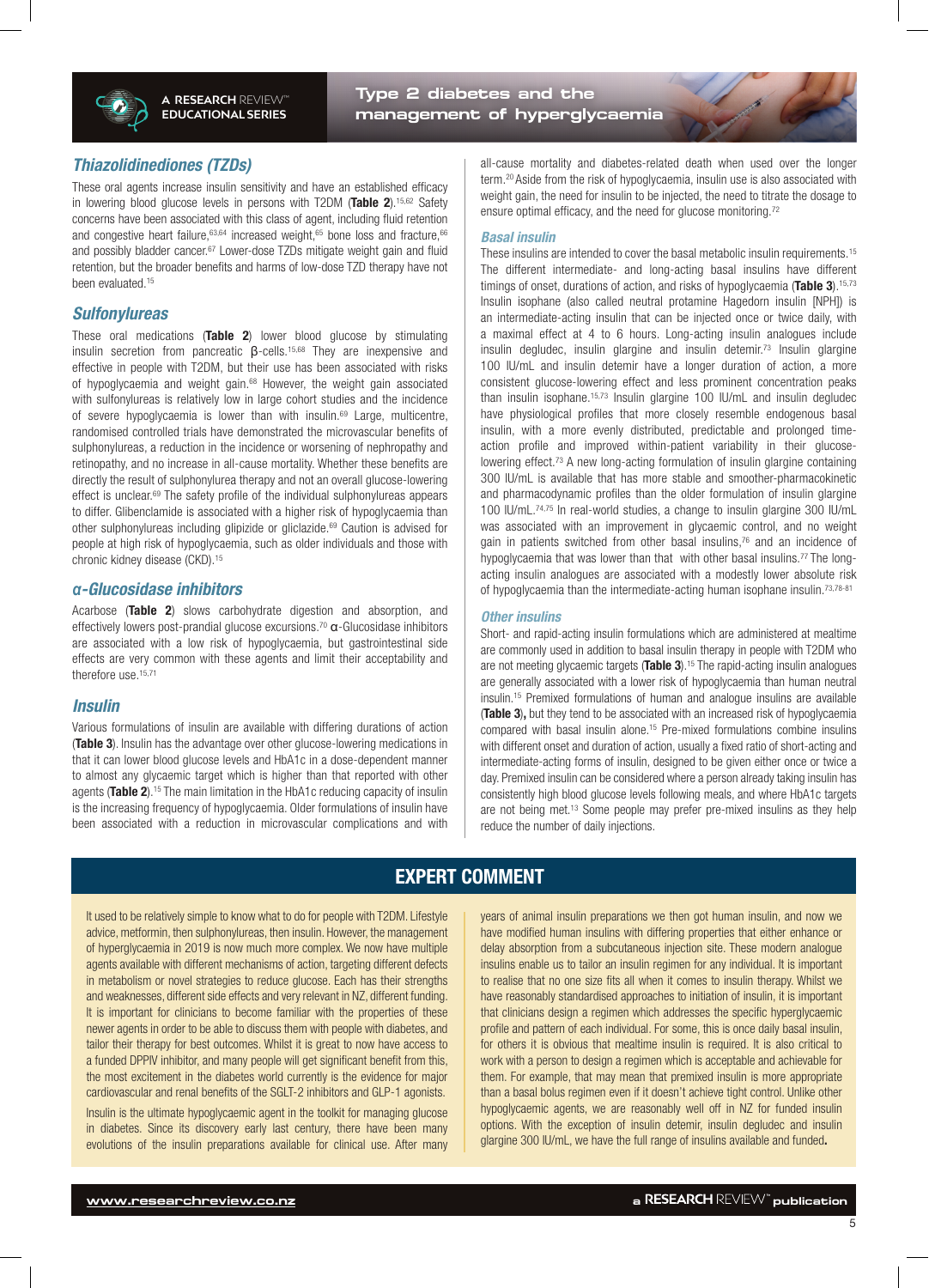

**Type 2 diabetes and the management of hyperglycaemia**

#### Table 3. Summary of main characteristics of insulins<sup>15</sup>

| <b>Insulins</b>                          | <b>Example available in NZ</b>                                                                                                                 | <b>Route of</b><br>administration | <b>Main mechanism</b><br>of action                                             | <b>Advantages</b>                                                                                                                                                                                     | <b>Disadvantages</b>                                                                                                                                                | HbA1c<br>lowering<br>efficacy |
|------------------------------------------|------------------------------------------------------------------------------------------------------------------------------------------------|-----------------------------------|--------------------------------------------------------------------------------|-------------------------------------------------------------------------------------------------------------------------------------------------------------------------------------------------------|---------------------------------------------------------------------------------------------------------------------------------------------------------------------|-------------------------------|
| Long acting<br>(basal)                   | Insulin detemir<br>Insulin glargine 100 IU/mL<br>Insulin glargine 300 IU/mL                                                                    | Injection                         | Activates insulin<br>receptor<br>↑ Glucose disposal<br>J Glucose<br>production | Theoretical unlimited efficacy<br>Insulin glargine fully funded by<br>PHARMAC                                                                                                                         | Hypoglycaemia<br>↑ Weight<br>Training requirements<br>Clinical inertia<br>Frequent dose<br>adjustment for optimal<br>efficacy                                       | Very high                     |
| <b>Intermediate</b><br>acting<br>(basal) | Insulin isophane<br>(NPH insulin)                                                                                                              | Injection                         | Activates insulin<br>receptor<br>↑ Glucose disposal<br>J Glucose<br>production | Theoretical unlimited efficacy<br>PHARMAC funded                                                                                                                                                      | Hypoglycaemia<br>↑ Weight<br>Training requirements<br>Clinical inertia<br>Often given twice daily<br>Frequent dose<br>adjustment for optimal<br>efficacy            | Very high                     |
| <b>Rapid acting</b>                      | Insulin aspart<br>Insulin lispro<br>Insulin glulisine                                                                                          | Injection                         | Activates insulin<br>receptor<br>↑ Glucose disposal<br>L Glucose<br>production | Theoretical unlimited efficacy<br>↓ Postprandial glucose<br>PHARMAC funded                                                                                                                            | Hypoglycaemia<br>↑ Weight<br>Training requirements<br>Clinical inertia<br>Often multiple daily<br>injections<br>Frequent dose<br>adjustment for optimal<br>efficacy | Very high                     |
| <b>Short acting</b>                      | Human neutral insulin                                                                                                                          | Injection                         | Activates insulin<br>receptor<br>↑ Glucose disposal<br>L Glucose<br>production | Theoretically unlimited efficacy<br>↓ Postprandial glucose<br>PHARMAC funded                                                                                                                          | Hypoglycaemia<br>↑ Weight<br>Training requirements<br>Clinical inertia<br>Often multiple daily<br>injections<br>Frequent dose<br>adjustment for optimal<br>efficacy | Very high                     |
| <b>Biphasic</b><br><b>insulins</b>       | Insulin neutral with insulin<br>isophane<br>Insulin lispro with insulin<br>lispro protamine<br>Insulin aspart with insulin<br>aspart protamine | Injection                         | Activates insulin<br>receptor<br>↑ Glucose disposal<br>J Glucose<br>production | Theoretically unlimited efficacy<br>Provide both an immediate-<br>release component and a<br>prolonged-duration component<br>Fewer injections than basal/bolus<br>before every meal<br>PHARMAC funded | Hypoglycaemia<br>↑ Weight<br>Training requirements<br>Clinical inertia<br>Frequent dose<br>adjustment for optimal<br>efficacy                                       | Very high                     |

**DIABETES & OBESITY RESEARCH REVIEW**

We offer over 50 different Reviews in various clinical areas. To subscribe for FREE – go to www.researchreview.co.nz

 $\bigcirc$ **RESEARCH** REVIEW<sup>\*</sup>

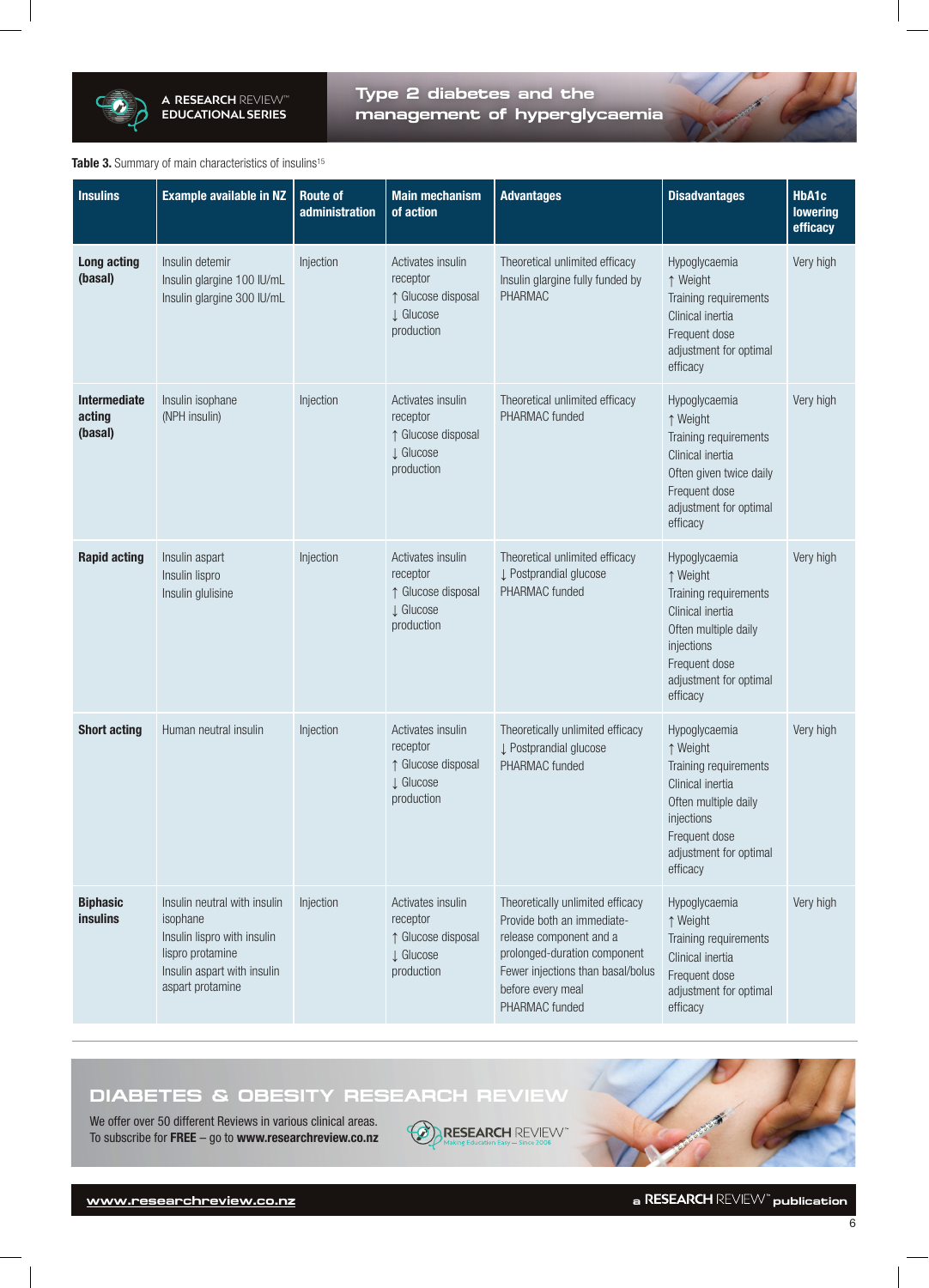

**Type 2 diabetes and the management of hyperglycaemia**

## Medication selection for lowering blood glucose

Both New Zealand and the new ADA/EASD guidelines emphasise that any glycaemic treatment target, as well as considering the preferences and goals of the person with diabetes, should assess the risk of adverse effects of therapy (e.g. hypoglycaemia and weight gain), and the person's characteristics (such as their frailty and comorbid conditions).<sup>13,15</sup>

The new ADA/EASD guidelines have taken into consideration the effect of specific medications on mortality, heart failure and progression of renal disease in individuals with established ASCVD.<sup>15</sup> Consequently, the new quidelines recommend that a history of ASCVD or CKD is considered very early in the process of treatment selection.<sup>15</sup> Similarly, New Zealand guidelines emphasise the early identification of individuals at high risk of diabetes-related complications, so that they can be treated accordingly.<sup>13</sup>

Given the favourable efficacy and tolerability profile of metformin, along with its low cost, both recent international and New Zealand guidelines recommend metformin as a first-line glucose-lowering agent for most people with T2DM.13,15

The choice of glucose-lowering medication to be added to metformin should depend on the individual's preference and clinical characteristics, such as the presence of established ASCVD and other comorbidities such as heart failure or CKD.15 Other important considerations include the risk for specific adverse medication effects, particularly hypoglycaemia and weight gain, as well as the safety, tolerability, and cost of any particular agent.13,15 A stepwise approach to adding glucose-lowering medication is usually preferred to initial combination therapy.15

Similarly, the new ADA/EASD guidelines note that the impact of medication side effects on comorbidities, as well as the burden of treatment and cost, should be considered when intensifying treatment beyond dual therapy to maintain glycaemic targets.15 In people with long-standing diabetes and multiple co-morbidities such as renal impairment, neuropathy and ischaemic heart disease, intensive blood glucose control can be harmful and can increase mortality<sup>20</sup> or may present with unusual symptoms (e.g. unrecognized hypoglycaemia causing acute confusion in an elderly person).13,42,82

The new ADA/EASD guidelines also provided recommendations for people with T2DM and co-morbidities with recommendations that:

- For people with established ASCVD, SGLT2 inhibitors or GLP-1 receptor agonists which have proven cardiovascular benefit should form part of glycaemic management.15
- For people with CKD, with or without cardiovascular disease, an SGLT2 inhibitor proven to reduce CKD progression should be use, or if contraindicated or not preferred, a GLP-1 receptor agonist shown to reduce CKD progression.<sup>15</sup>

In people on oral medication who require the greater glucose-lowering effect of an injectable medication, GLP-1 receptor agonists are recommended over insulin in the first instance by the new ADA/EASD guidelines.<sup>15</sup> Insulin is recommended for people with extreme and symptomatic hyperglycaemia.<sup>15</sup> These guidelines recommend that if additional glucose lowering is required, despite therapy with a long-acting GLP-1 receptor agonist, the addition of basal insulin is a reasonable option. An alternative, well-established option is to add insulin to oral medication regimens and this is the course of action recommended by the current New Zealand guidelines.13 Using basal insulin combined with oral medications is very effective in reducing HbA1c, and associated with less hypoglycaemia and weight increase than combinations using premixed insulin formulations or prandial insulin.15 Both human isophane insulin and long-acting insulin analogues effectively lower fasting glucose levels. However, basal analogue formulations are associated with a reduced risk of hypoglycaemia, particularly overnight, when titrated to the same fasting glucose target as human isophane insulin.78, 81, 83

The new ADA/EASD guidelines recommend that treatment should be intensified with GLP-1 receptor agonists, SGLT2 inhibitors, or prandial insulin for individuals with T2DM who are unable to maintain glycaemic targets on basal insulin in combination with oral medications.15

## **Conclusions**

The management of hyperglycaemia in people with T2DM is complicated by the wide variety of glucose-lowering medications available. The available medications target different defects in the physiology of individuals with T2DM, and have different effects on hypoglycaemia and body weight and they may not all require the same level of blood glucose monitoring. Not all classes of medications are currently funded by PHARMAC.

Decisions on the choice of glucose-lowering medication must be patient centred and should include an early assessment of individual's risk of diabetes-related complications. Any medication chosen, should be accompanied by efforts to improve lifestyle interventions (e.g. diet and exercise). While metformin remains the initial choice, other glucose-lowering medications must be based on patient comorbidities and preferences. All insulin regimens should be tailored to the needs of the individual with T2DM. When insulin is initiated, basal insulin analogues represent a suitable choice given their association with a relative low risk of hypoglycaemia and weight gain. In some instances, it may be more appropriate to use short-acting mealtime insulins in addition to, or instead of, basal insulin.

## CONCLUDING COMMENTS

The release of the 2018 EASD/ADA guideline marks a major turning point in the status of New Zealand in modern medical management of T2DM. For the first time, we no longer have open access to funded medication which is specifically recommended as second-line therapy in a treatment algorithm. The main cause of premature mortality in people with T2DM is cardiovascular disease and a major cause of morbidity is renal failure. There is now high-quality evidence from large randomised controlled trials that both SGLT-2 inhibitors and GLP-1 agonists reduce the risk of both of these. Yet despite this, and despite applications for funding being considered by PHARMAC over the last 10 years, we still do not have funded access to either class of drugs. These new guidelines should be promoted to all clinicians in New Zealand, yet the concern is that because of funding constraints we will see increasing disparities in outcomes.

#### TAKE-HOME MESSAGES

- A wide variety of glucose-lowering medications are available, with the different classes targeting different aspects of the defective metabolism of people with T2DM
- The various glucose-lowering agents have different abilities to lower HbA1c, with insulin being the most effective
- The different glucose-lowering agents have differing effects on hypoglycaemia and body weight
- The choice of glucose-lowering medications must be based on the person's comorbidities and preferences
- Metformin is the recommended initial medication for treating people with T2DM
- SGLT-2 inhibitors or GLP-1 analogues, although not currently funded, should be considered as second-line therapy where the person has ASCVD or CKD
- When adding insulin to oral medications, basal insulin analogues such as NPH or insulin glargine are suitable options to consider as the first insulin to start